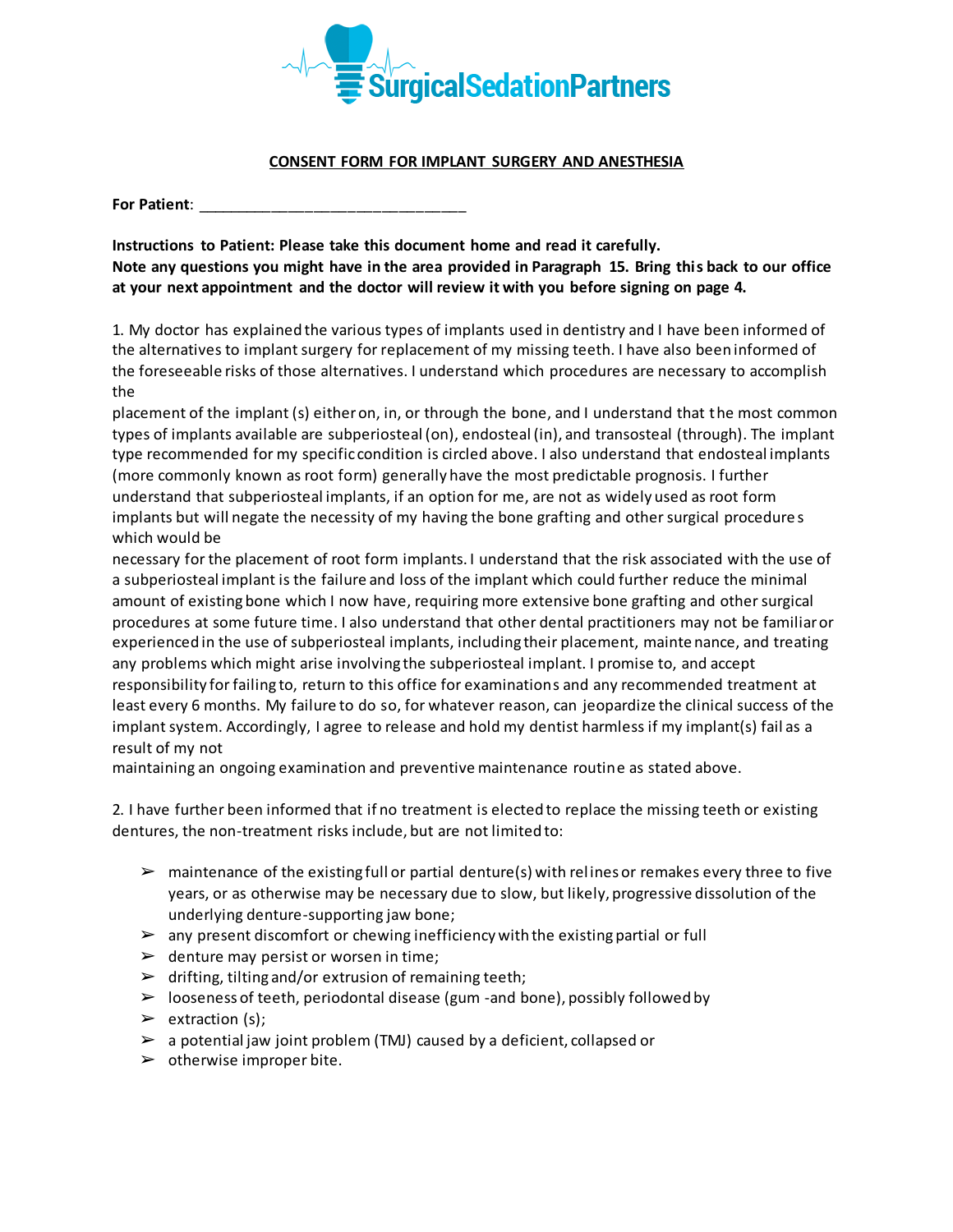

3. I am aware that the practice of dentistry and dental surgery is not an exact science and I acknowledge that no guarantees have been made to me concerning the success of my implant surgery, the associated treatment and procedures, or the post-surgical dental procedures. I am further aware that there is a risk that the implant placement may fail, which might require further corrective surgery associated with the removal. Such a failure and remedial procedures could also involve additional fees being assessed.

4. I understand that implant success is dependent upon a number of variables including, but not limited to: operator experience, individual patient tolerance and health, anatomical variations, my home care of the implant, and habits such as grinding my teeth. I also understand that implants are available in a variety of

designs and materials and the choice of implant is determined in the professional judgment of my dentist.

5. I have further been informed of the foreseeable risks and complications of implant surgery, anesthesia and related drugs including, but not limited to: failure of the implant (s), inflammation, swelling, infection, discoloration, numbness (exact extent and duration unknown), inflammation of blood vessels,

injury to existing teeth, bone fractures, sinus penetration, delayed healing or allergic reaction to the drugs or medications used. No one has made any promises or given me any guarantees about the outcome of this treatment or these procedures. I understand that these complications can occur even if all

dental procedures are done properly.

6. I have been advised that smoking, alcohol or sugar consumption may effect tissue healing and may limit the success of the implant. Because there is no way to accurately predict the gum and the bone healing capabilities of each patient, I know I must follow my dentist's home care instructions and report to my dentist for regular examinations as instructed. I further understand that excellent home care, including brushing, flossing, and the use of any other device recommended by my dentist, is critical to the success of my treatment and my failure to do what I am supposed to do at home will be, at a minimum, a partial cause of implant failure, should that occur. I understand that the more I smoke, the more likely it is that my implant treatment will fail, and I understand and accept that risk.

7. I have also been advised that there is a risk that the implant may break, which may require additional procedures to repair or replace the broken implant.

8. I authorize my dentist to perform dental services for me, including implants and other related surgery such as bone augmentation. I agree to the type of anesthesia that he/she has discussed with me, circled below, and their potential sides effects, specifically (local) (IV sedation) or (general). I agree not to operate a motor vehicle or hazardous device for at least twenty-four (24) hours or more until fully recovered from the effects of the anesthesia or drugs given for my care. My dentist has also discussed the various kinds and types of bone augmentation material, and I have authorized him/her to select the material which he/she believes to be the best choice for my implant treatment.

9. If an unforeseen condition arises in the course of treatment which calls for the performance of procedures in addition to or different from that now contemplated and I am under general anesthesia or I.V. sedation, I further authorize and direct my dentist, his/her associates or assistants of his/her choice,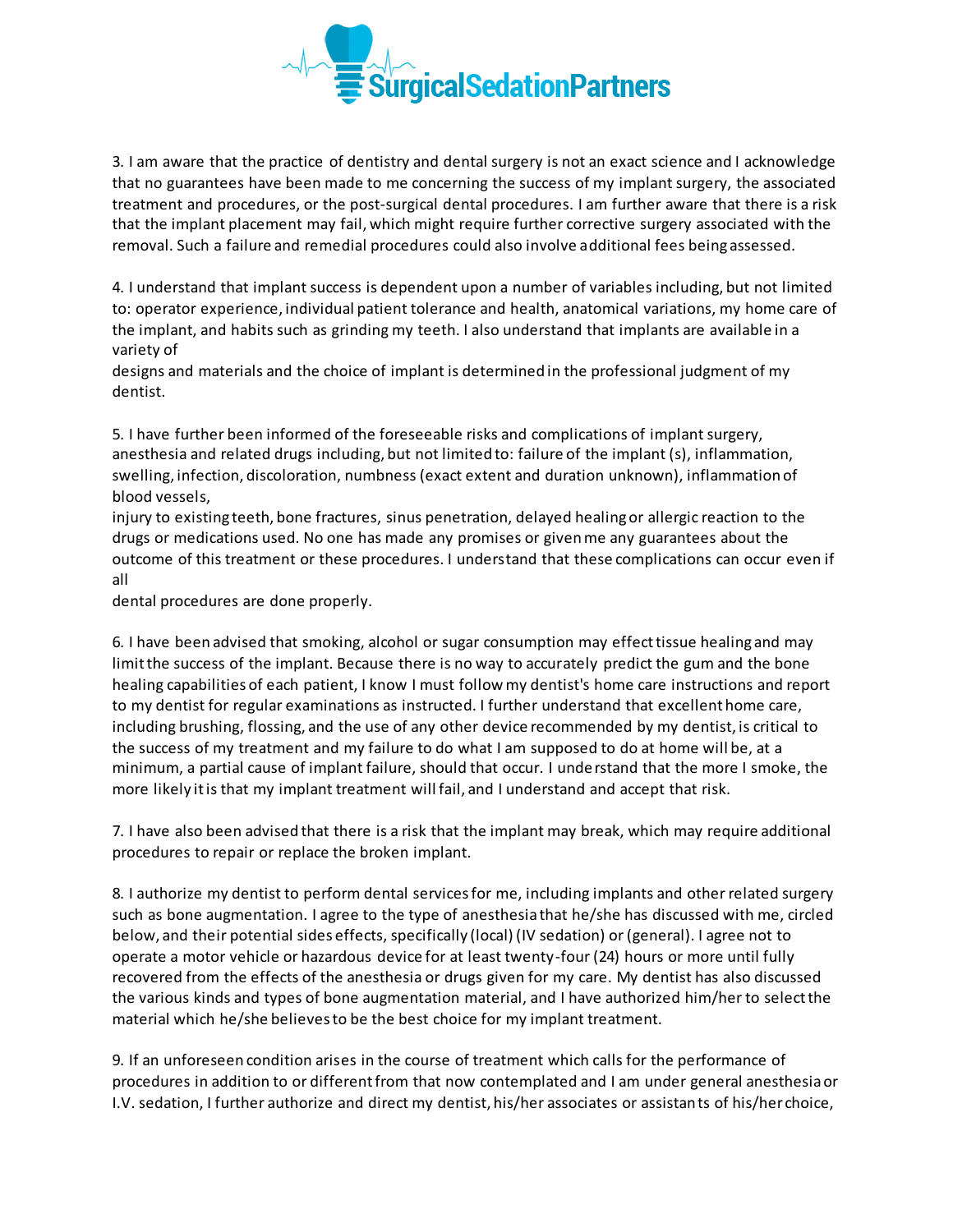

to do whatever he/she/they deem necessary and advisable under the circumstances, including the decision not to proceed with the implant procedure(s).

10. I approve any reasonable modifications in design, materials, or surgical procedures, if my dentist, in his/her professional judgment, decides it is in my best interest to do so.

11. To my knowledge, I have given an accurate report of my health history. I have also reported any past allergic or other reactions to drugs, food, insect bites, anesthetics, pollens, dust; blood diseases, gum or skin reactions, abnormal bleeding or any other condition relating to my physical or mental health or any problems experienced with any prior medical, dental or other health care treatment on my medi cal history questionnaire. I understand that certain mental and/or emotional disorders may contraindicate implant therapy and have therefore expressly circled either YES or NO to indicate whether or not I have had any past treatment or therapy of any kind or type for any mental or emotional condition.

12. I authorize my dentist to make photos, slides, x-rays or any other visual aids of my treatment to be used for the advancement of implant dentistry in any manner my dentist deems appropriate. However, no photographs or other records which identify me will be used without my express written consent.

13. I realize and understand that the purpose of this document is to evidence the fact that I am knowingly consenting to the implant procedures recommended by my dentist.

14. I agree that if I do not follow my dentist's recommendations and advice for postoperative care, my dentist may terminate the dentist-patient relationship, requiring me to seek treatment from another dentist. I realize that post-operative care and maintenance treatment is critical for the ultimate success of dental

\_\_\_\_\_\_\_\_\_\_\_\_\_\_\_\_\_\_\_\_\_\_\_\_\_\_\_\_\_\_\_\_\_\_\_\_\_\_\_\_\_\_\_\_\_\_\_\_\_\_\_\_\_\_\_\_\_\_\_\_\_\_\_\_\_\_\_\_\_\_\_\_\_\_\_\_\_\_\_\_\_\_\_\_\_ \_\_\_\_\_\_\_\_\_\_\_\_\_\_\_\_\_\_\_\_\_\_\_\_\_\_\_\_\_\_\_\_\_\_\_\_\_\_\_\_\_\_\_\_\_\_\_\_\_\_\_\_\_\_\_\_\_\_\_\_\_\_\_\_\_\_\_\_\_\_\_\_\_\_\_\_\_\_\_\_\_\_\_\_\_ \_\_\_\_\_\_\_\_\_\_\_\_\_\_\_\_\_\_\_\_\_\_\_\_\_\_\_\_\_\_\_\_\_\_\_\_\_\_\_\_\_\_\_\_\_\_\_\_\_\_\_\_\_\_\_\_\_\_\_\_\_\_\_\_\_\_\_\_\_\_\_\_\_\_\_\_\_\_\_\_\_\_\_\_\_ \_\_\_\_\_\_\_\_\_\_\_\_\_\_\_\_\_\_\_\_\_\_\_\_\_\_\_\_\_\_\_\_\_\_\_\_\_\_\_\_\_\_\_\_\_\_\_\_\_\_\_\_\_\_\_\_\_\_\_\_\_\_\_\_\_\_\_\_\_\_\_\_\_\_\_\_\_\_\_\_\_\_\_\_\_

implants. I accept responsibility for any adverse consequences which result from not following my dentist's advice.

15. Questions I have to ask my dentist:

16. I CERTIFY THAT I HAVE READ AND FULLY UNDERSTAND THE ABOVE UTHORIZATION AND INFORMED CONSENT TO IMPLANT PLACEMENT AND SURGERY AND THAT ALL MY QUESTIONS, IF ANY, HAVE BEEN FULLY ANSWERED. I HAVE HAD THE OPPORTUNITY TO TAKE THIS FORM HOME AND REVIEW IT BEFORE SIGNING IT. I UNDERSTAND AND AGREE THAT MY INITIAL ON EACH PAGE ALONG WITH MY SIGNATURE BELOW WILL BE CONSIDERED CONCLUSIVE PROOF THAT I HAVE READ AND UNDERSTAND EVERYTHING CONTAINED IN THIS DOCUMENT AND I HAVE GIVEN MY CONSENT TO PROCEED WITH IMPLANT TREATMENT AND RELATED SURGERY, INCLUDING ANY ANCILLARY BONE GRAFTING PROCEDURES.

Patient Signature Date

\_\_\_\_\_\_\_\_\_\_\_\_\_\_\_\_\_\_\_\_\_\_\_\_\_\_\_\_\_\_\_\_\_\_\_\_\_

\_\_\_\_\_\_\_\_\_\_\_\_\_\_\_\_\_\_\_\_\_\_\_\_\_\_\_\_\_\_\_\_\_\_\_\_\_